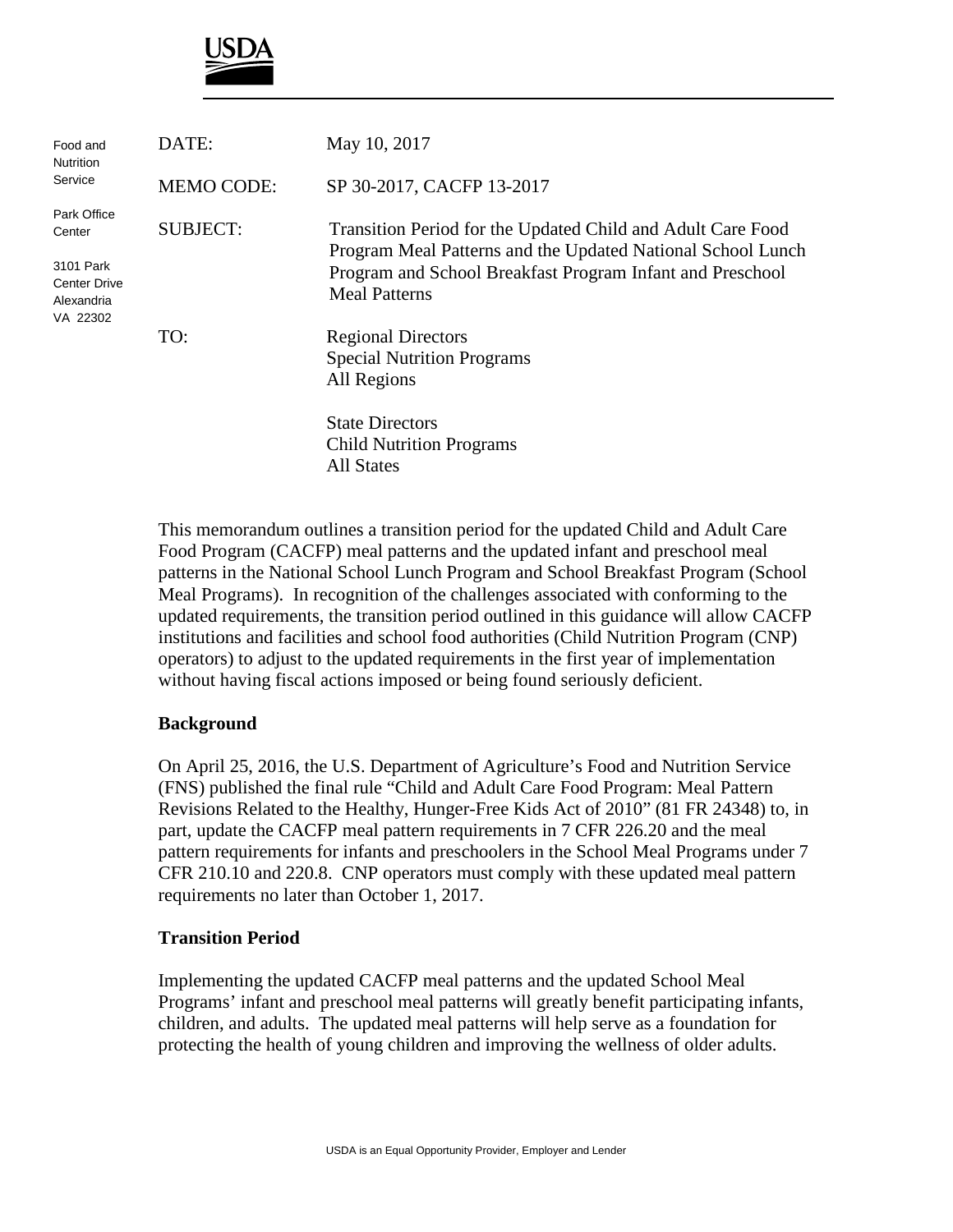Regional Directors State Directors Page 2

FNS recognizes implementation of the updated requirements will be a significant change for many CNP operators. FNS is committed to helping State agencies learn and understand the updated meal patterns and to ensure they are able to train their CNP operators to be fully equipped to comply with the updated requirements as soon as possible. Based on FNS' experience during the past year with early implementation of the updated meal patterns by some program operators (SP 42-2016, CACFP 14-2016 "Early Implementation of the Updated Child and Adult Care Food Program Meal Pattern Requirements and the National School Lunch and School Breakfast Programs' Infant and Preschool Meal Patterns"

[\(http://www.fns.usda.gov/sites/default/files/cn/SP42\\_CACFP14\\_2016os.pdf\)](http://www.fns.usda.gov/sites/default/files/cn/SP42_CACFP14_2016os.pdf), FNS anticipates that most issues of non-compliance will result from CNP operators' efforts to adhere to the updated requirements. Therefore, FNS concluded that the most appropriate initial remedy to non-compliance is technical assistance and training.

Accordingly, similar to when the School Meal Programs' updated K through 12 meal patterns were first implemented in 2012, FNS is providing a transition period for CNP operators implementing the updated CACFP meal patterns and the updated School Meal Programs' infant and preschool meal patterns. The transition period will allow an opportunity to focus on providing technical assistance to CNP operators related to the updated meal patterns. Therefore, during Fiscal Year 2018 (October 1, 2017- September 30, 2018), State agencies and sponsoring organizations must provide technical assistance in lieu of fiscal action when they observe violations related to the updated meal pattern requirements. As long as CNP operators are making a good faith effort to comply with the updated requirements, meals cannot be disallowed and CNP operators cannot be found seriously deficient when meals fall short of the updated CACFP meal patterns and the updated School Meal Programs' infant and preschool meal pattern requirements during this transition period. State agencies and sponsoring organizations should work with CNP operators who are not meeting the updated meal pattern requirements to identify actions necessary in order to do so.

As currently required, State agencies and sponsoring organizations must continue to take immediate fiscal action if a meal is completely missing one or more of the required food components (see 7 CFR 226.2, definition of "meal", and 226.20(a)). FNS will closely monitor any challenges related to the implementation of the updated CACFP meal patterns and the updated School Meal Programs' infant and preschool meal patterns. FNS strongly encourages State agencies and CNP operators to provide feedback on implementation of the updated meal patterns. FNS will assess this information to determine if additional guidance is needed.

## **Recordkeeping**

As always, CNP operators must demonstrate they are serving meals that meet the meal pattern requirements. The types of recordkeeping documents, such as production records, required to demonstrate compliance with the meal patterns are at the discretion of State agencies. However, FNS emphasizes that, to the extent practicable, State agencies should